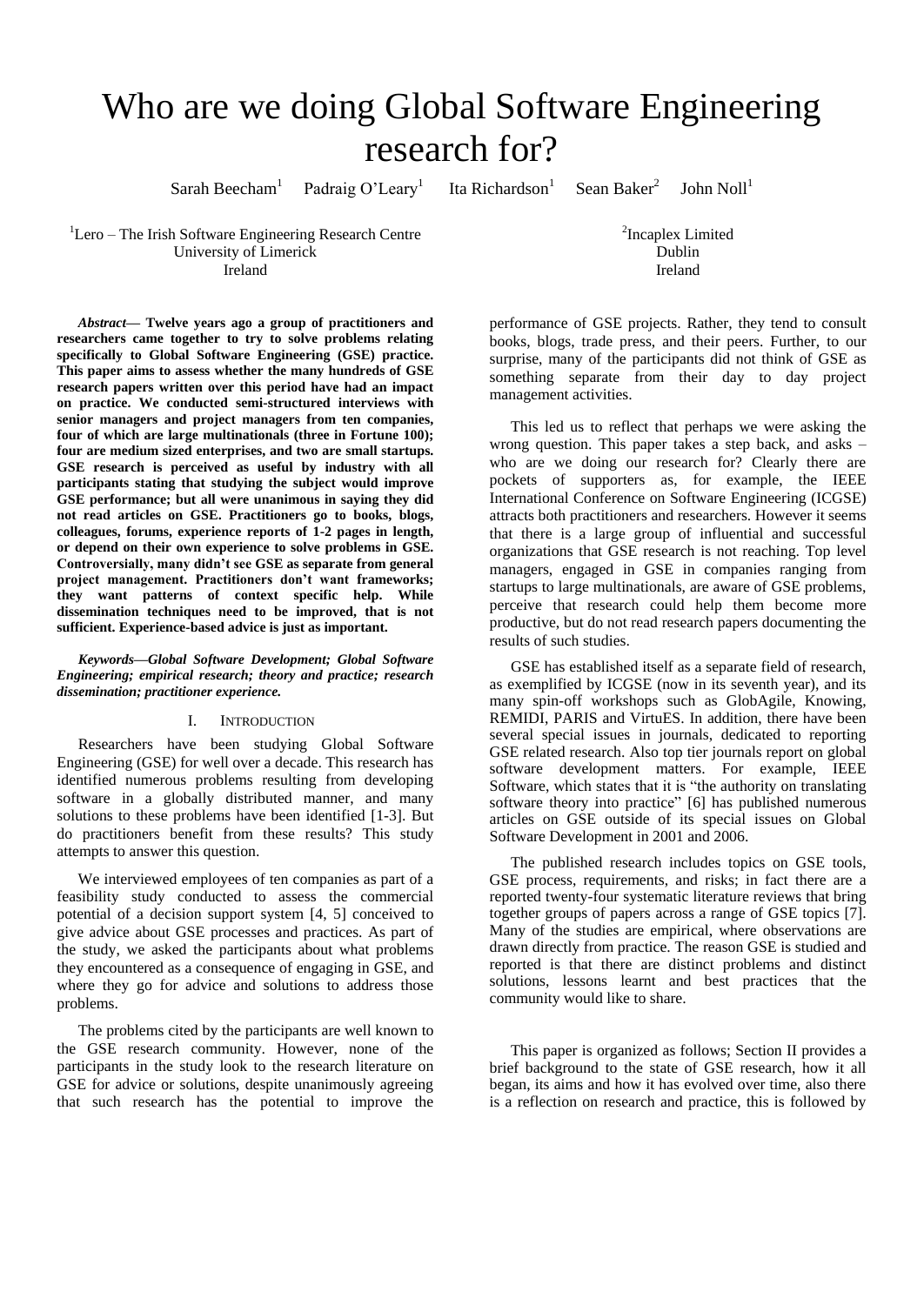our methodology in Section III (data collection, sampling, data analysis, demographics). We then present our results in Section IV– where responses to our semi-structured interview questions are reported; Section V discusses the implications of our results for GSE followed by Section VI that considers some threats to validity. Section VII concludes the paper with a summary of our findings and recommendations.

# II. BACKGROUND

Global Software Engineering (GSE) is now an established research area with a growing body of potentially useful results. This section briefly examines the history of this research in order to motivate our Research Questions, which are introduced at the end of this section.

# *A: GSE Research - History and Results*

GSE has been a recognized research area since at least 1999, when the first workshop on "Software Engineering over the Internet" was held at the International Conference on Software Engineering (ICSE) in Los Angeles [\[8\]](#page-8-5). This workshop series, expanded in 2002 to the more general topic of "Global Software Development" [\[9\]](#page-8-6), eventually evolved into the International Conference on Global Software Engineering (ICGSE), which was first held in Brazil in 2006 [\[10\]](#page-8-7).

TABLE I. IEEE PUBLICATIONS ON GSE 1999-FEB 2013<sup>1</sup>

| <b>Content Type</b>                    | <b>Freq</b> |
|----------------------------------------|-------------|
| Conference and workshop<br>proceedings | 1,126       |
| Journals and magazines                 | 114         |
| Books and eBooks                       |             |
| Total                                  | 1.246       |

Table I shows a summary of papers on GSE related topics found in the IEEEXplore digital library, that were published between 1999 and the beginning of 2013. The vast majority of these are published in conference and workshop proceedings. Papers presented at these conferences and workshops have addressed a wide range of topics. Interestingly, what was initially considered to be a "software engineering" problem is now recognized as much more than that. Topics likely to impact the success of GSE include: software processes and methodologies; software engineering project management; and social and human resources.

More than a decade of research on GSE has revealed a handful of problems that are repeatedly encountered by organizations attempting GSE [\[2,](#page-8-8) [11\]](#page-8-9) (see Table II). Further, in addition to revealing common recurring problems,

l

researchers have identified or developed solutions to these problems. For example, researchers have created and evaluated tools such as DOCTOR to support distributed reviews [\[12\]](#page-8-10), or CAMEL "to improve the richness of the communication among geographically distributed software engineers" [\[13\]](#page-8-11) as infrastructure solutions. Existing processes and methods, especially Agile methods, have been adapted to GSE [\[14-18\]](#page-8-12). Also, new process models such as the Global Teaming Model [\[1\]](#page-8-0) and the Integrative Framework for Managing Risks in Distributed Software Projects [\[19\]](#page-8-13) have been developed.

Most importantly, however, these solutions have been validated with empirical evidence [\[2\]](#page-8-8); not only have problems been identified, but solutions that are known to work have been presented. We would have expected that this growing body of research literature would be a rich source of information for practitioners on how to solve GSE related problems and avoid GSE pitfalls.

TABLE II. COMMON PROBLEMS RELATED TO GSE

| Problem Area                                   | Example problem                                            |
|------------------------------------------------|------------------------------------------------------------|
| Geographic, Temporal, and<br>Cultural distance | Lack of informal<br>communication                          |
| Organization                                   | Increased communication<br>overhead                        |
| Management                                     | Need for timely reporting;<br>tailoring rewards; attrition |
| Process                                        | Scaling co-located to<br>distributed environment           |
| Infrastructure                                 | Tool mismatch among teams                                  |
| Fear and Trust                                 | Impeded communication                                      |

### *B: Research and Practice*

The notion of recognizing practitioner needs was clearly articulated by Pfleeger, who notes, "It is not enough to develop new theories and provide evidence. The practitioners, who are the audience for our evidence, must be able to understand our theories and findings in the context of their work and values" [\[20\]](#page-9-0).

In his 1996 inaugural "Practical Programmer" column in Communications of the ACM [\[21\]](#page-9-1), Robert Glass went further in arguing that there was a "theory and practice divide". According to Glass, researchers simply do not have the required experience to make their theories the solution of choice. This column went on to suggest that researchers were conjuring up the software crisis, when in fact practice was doing "just fine".

At the time of writing the column, Glass did not believe there was a convincing body of research in certain areas (e.g. maintenance); that some research solutions were not necessarily scalable such as programming in the large; also that researchers do not have the exposure to the real, complex domains to allow them to verify the feasibility of their theories, e.g. in modelling and simulation. Glass voiced a potential reason for practitioners being sceptical

<sup>&</sup>lt;sup>1</sup> Search string = (((("Document Title":"global software development") OR Document Title":"global software engineering") OR "Document Title":"distributed software") OR "Document Title":outsourcing)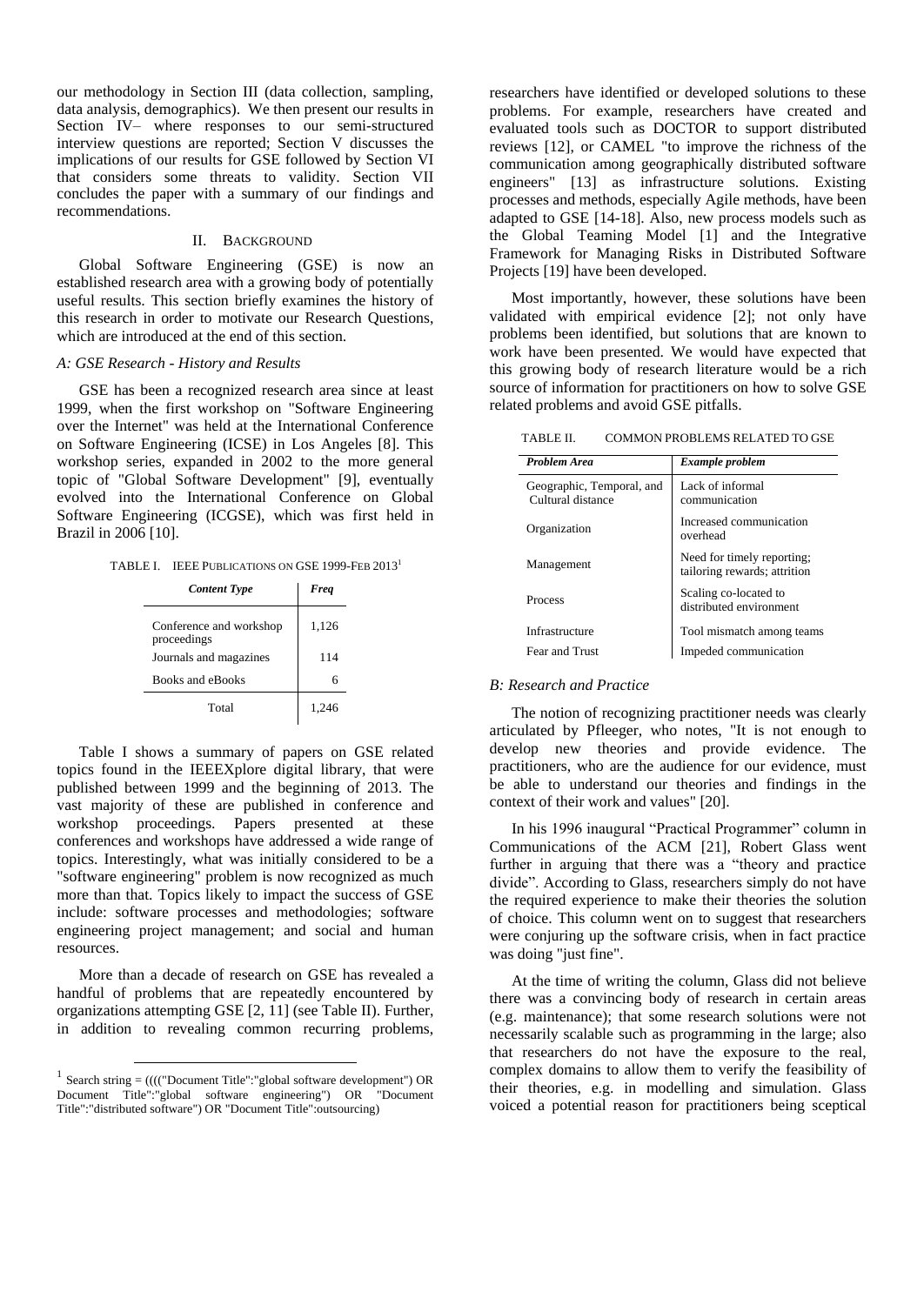about taking the advice of theorists: "Theorists who fail to evaluate their ideas in a practical setting before advocating them are of particular concern" [\[21\]](#page-9-1).

More than 15 years of research has been undertaken in the interim, and as Glass noted at the time, his comments were intentionally controversial to provoke further discussion on this subject. Yet his point is still valid today; despite the fact that it would be rare to find a solution or tool published in a top-tier conference or journal that had not gone through some form of validation, can we really expect practitioners to take a leap of faith and apply a theory that hasn't been proven in practice first?

A recent case study conducted by Microsoft Research and West Virginia University asked the question "How should the research community talk to industrial practitioners?"[\[22\]](#page-9-2). Kocaguneli et al's study [\[22\]](#page-9-2) relates closely to our own since their answers are drawn from a comparison between collocated and distributed development. They came up with three rules that researchers should follow in their communications with industry: "relevance, recheck and reflect". Of particular interest is the reflection that "the effect size of the differences seen between collocated and distributed software was so small that it need not concern industrial practitioners". Yet, prior to this reflection, a 'recheck' of old results found significant difference between the quality of Microsoft products built by distributed or collocated teams. Without the reflection this finding might have led them to question the practice of distributed development.

# *C: Practitioners and Current GSE Research*

Industry-based researchers, and practitioners, have participated in GSE workshops and conferences from the outset. Additionally, international research programs were encouraged by industry. For example, GSE was the initial research strand funded by Science Foundation Ireland in 2004 during the establishment of Lero – the Irish Software Research Centre. This grant was strongly supported by multi-national industry in Ireland and the national Industrial Development Authority. Siemens Corporate Research, who had initiated the Global Studio Project were instrumental in working with the ICSE Workshop Committee to ensure that ICGSE became a full conference in 2006.

At ICGSE 2010 a separate "industry track" was introduced that aimed to increase the focus on industry; the ICGSE 2012 industry track comprised nearly a quarter of the publications in the main conference (nine papers out of 37). Yet, the dissemination of the published research results beyond the academic community is unclear. Concerned about this issue, we propose three research questions designed to assess whether we, as GSE researchers, are addressing the right problems, and whether our results are reaching the right people. These questions are as follows:

RQ1: What problems do practitioners perceive they have with their GSE projects?

*Rationale: We know that practitioners experience problems with GSE. The literature is rich in providing this evidence. This question is not intended to find new problems, rather to give this study some context, and check that our group of practitioners are likely to need some form of GSE support.*

RQ2: How do practitioners perceive the usefulness of studying GSE research, if at all?

*Rationale: We want to investigate if there is a perception that studying GSE could be of benefit to practitioners.*

RQ3: Where do practitioners go to for help with their GSErelated issues?

*Rationale: We want to know if practitioners are actively looking for help, and if so where. Also, by contrasting this answer with the previous question, we get an indication of whether academic articles are meeting the needs of the practitioner.*

#### III. METHODOLOGY

The data analysed in this study was originally collected for a different study intended to test the commercial potential of a decision support system for GSE [\[4,](#page-8-1) [5\]](#page-8-2). This feasibility study was funded by Enterprise Ireland and was conducted during October-December 2012 by independent researchers who subsequently joined the list of authors in this study. We consider how this method impacts on our study in more detail in our Limitations section (Section VI).

The next section describes the data collection method used for the general feasibility study, and then we describe how we analysed this data specifically for this study.

#### *A. Research Method and Data Collection*

Since the role and importance of GSE research to industry<sup>2</sup> is still a largely unexplored research area, a qualitative research approach is appropriate [\[23\]](#page-9-3). With this in mind, our general methodology was to take an open inductive approach to our data collection and analysis [\[24\]](#page-9-4). We used open ended questions with the aim that they will generate rich and detailed descriptions of the phenomenon under investigation – which in our case is to explore how GSE research is perceived by industry. However, for the one question relating to identifying GSE problems, we applied a deductive approach, where our previous research informed our codes, and validated our results [\[2\]](#page-8-8).

To collect data from practitioners we conducted an indepth exploratory, qualitative survey using semi-structured interviews. The use of interviews gives us the flexibility to go deeper into unforeseen types of information that may emerge during an interview [\[25\]](#page-9-5).

We adopted purposive sampling for company selection. Purposive sampling involves selecting companies most representative of the population being studied [\[26\]](#page-9-6). In this case, companies engaged in GSE who met pre-determined

1

 $2$  Although industry continues to participate in ICGSE, the activities of the vast majority of organisations engaged in GSE remain hidden.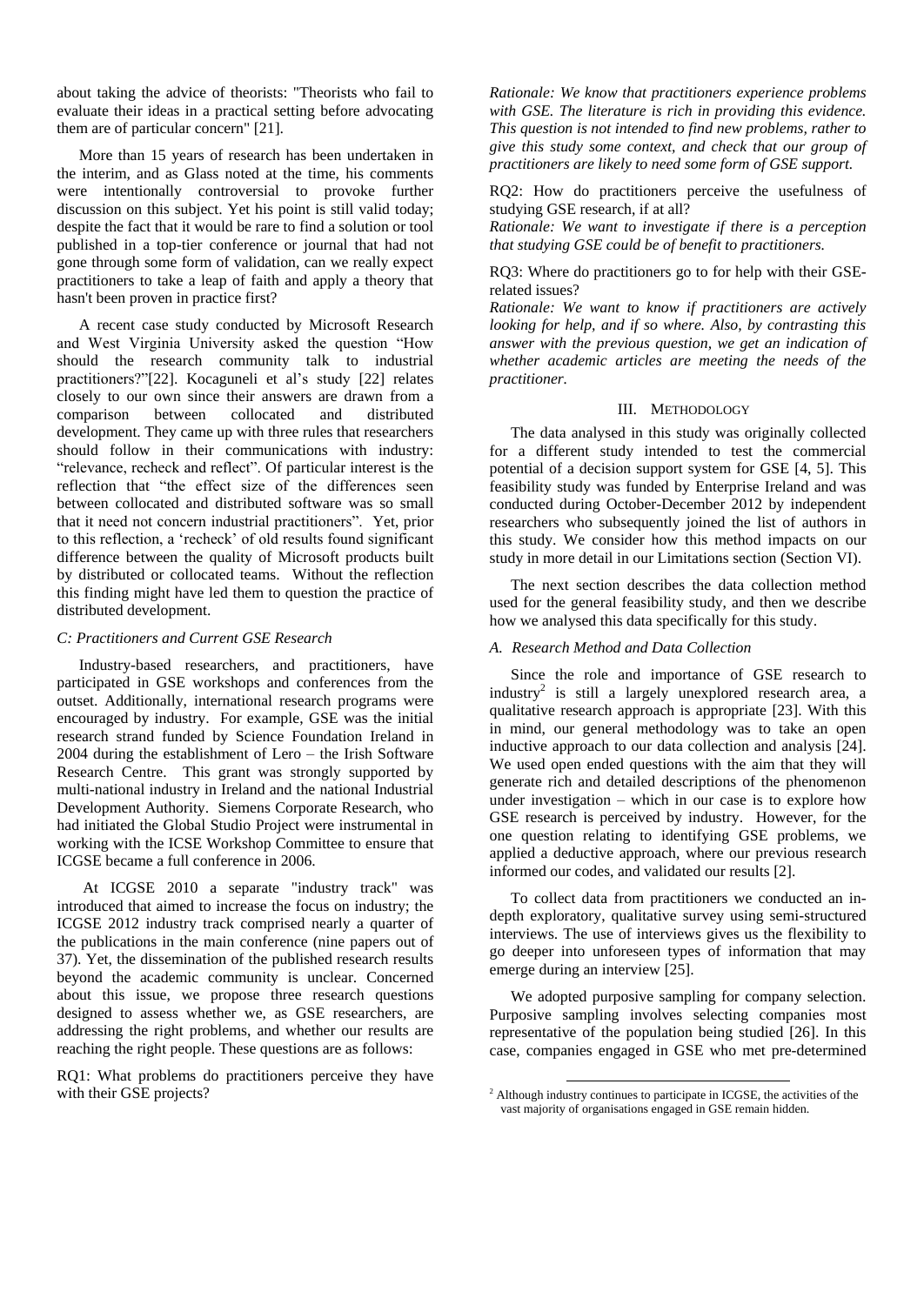criteria were selected. These criteria were – company size (start-up, SME, multinational) and organisational structure (onshore headquarters, offshore headquarters).

We identified ten companies and invited them to participate in the study. Table III lists background information on the participating companies. Four of the companies are large multinationals (three in Fortune 100 and one a professional services consultancy); four are medium sized organizations, and two are start-ups.

TABLE III. ORGANISATIONS IN OUR STUDY

| <i><b>Organization</b></i> | Type       | Head-<br><i><b>Ouarters</b></i> | Number of<br>participants |
|----------------------------|------------|---------------------------------|---------------------------|
| Google                     | MN         | California                      |                           |
| Incaplex                   | Start-up   | Ireland                         | 1                         |
| <b>KPMG</b>                | MN         | Netherlands                     |                           |
| Microsoft                  | MN         | Washington                      | 1                         |
| NewBay                     | <b>SME</b> | Dublin                          | 1                         |
| Openet                     | <b>SME</b> | Ireland                         | 2                         |
| Oracle                     | MN         | California                      | 2                         |
| Realex<br>Payments         | <b>SME</b> | Ireland                         | 1                         |
| Small Irish<br>Start-up    | Start-up   | Ireland                         | 1                         |
| Terminal 4                 | <b>SME</b> | Ireland                         |                           |

From these selected ten companies, senior managers and project managers volunteered to participate. Table IV lists these participants, their role, years of GSE experience, number of GSE projects and the number of different GSE setups in which they have been involved. All the participants had significant GSE experience with an average of over 13 years. This experience was divided over multiple GSE projects ranging from ten to one hundred where a variety of different project setups were applied. At the time of the interview, all the participants were based in Ireland. We do not link participants to companies for confidentiality reasons; hence the two tables III and IV are sorted differently.

In total, we drew data from 12 participants who worked at ten different organizations. Participants P3 and P4 came from the same company and were interviewed together, as were P9 and P10. The participants worked at organizations across a range of domains and all had experience with managing GSE projects. For six of the participants, Ireland was the company headquarters, while for four of the participants Ireland was a regional office. P1 typically worked on small scale projects with one virtual developer and budgets in the range of  $\epsilon$ 50 to  $\epsilon$ 1,000. The largest GSE project for P3 and P4 was across three sites with a group of 65 developers. P6 spent 7 months working in a project involving "the head office plus 5 more sites". This involved more than 20 engineers. P7 would typically work on 18 month projects involving a US based head office and regional sites in Bangalore, Romania and Dublin. P9 and

P10 typical GSE setup involved a US based head office and two regional offices, Dublin and East Asia. P11 has worked in GSE projects involving 30 developers.

| ID              | Role                                  | <b>GSE</b><br><b>Experience</b><br><i>in years</i> | <b>GSE</b> Projects       | <b>GSD</b> setups |
|-----------------|---------------------------------------|----------------------------------------------------|---------------------------|-------------------|
| P <sub>1</sub>  | CEO                                   | 6                                                  | 30                        | 30                |
| P <sub>2</sub>  | COO                                   | 20                                                 | Dozens                    | 5                 |
| P <sub>3</sub>  | VP Technology                         | 13                                                 | Greater than<br>100       | 12                |
| <b>P4</b>       | Director of<br>Engineering            | 13                                                 | Greater than<br>100       | 12                |
| P <sub>5</sub>  | Technical<br>Project<br>Manager       | 24                                                 | 15 to 20                  | Unknown           |
| P <sub>6</sub>  | Head of<br>Product<br>Development     | 8                                                  | Over 10                   | 8                 |
| P7              | Development<br>Manager                | 12                                                 | 50                        | 4                 |
| P <sub>8</sub>  | Engineering<br>Manager                | 15                                                 | Many tens of<br>projects. | 5                 |
| P <sub>9</sub>  | Development<br>Lead                   | 16                                                 | $10+$                     | 4                 |
| P <sub>10</sub> | Test Lead                             | 16                                                 | $10+$                     | 4                 |
| P <sub>11</sub> | Director,<br>Management<br>Consultant | 16                                                 | 15                        | 4                 |
| P <sub>12</sub> | <b>CEO</b>                            | 1.5                                                | 1                         | $\mathbf{1}$      |

Prior to conducting the interviews, we designed an interview protocol as recommended by Taylor and Bogdan [\[27\]](#page-9-7). The protocol listed all the interview questions and grouped them according to our areas of interest to include: GSE difficulties, GSE Learning, Use of Consultancy to solve GSE problems, as well as demographic information (as listed in Tables III and IV). The questions asked can be accessed at [http://orel1.ul.ie/files/Lero-TR-2013-01.pdf.](http://orel1.ul.ie/files/Lero-TR-2013-01.pdf)

All but one interview was conducted at the premises of the participants' organisations. No recording equipment was used as it can make participants uncomfortable [\[27\]](#page-9-7), particularly, when questioning competency [\[28\]](#page-9-8). In fact participants might be unwilling to discuss certain topics, might hold back information or might not be completely honest.

Two researchers conducted the interviews. Each researcher had a different role; one led the interview, while the other asked additional questions when it was appropriate. Both researchers took notes on responses Our rationale for having two researchers was that a previous study [\[28\]](#page-9-8) indicated that participants talked more with two interviewers than with one, more follow-up questions were asked and it allowed for comparison of interview notes and verification of their interpretation post interview. This last point is particularly significant given the decision not to use recording equipment. Out of the ten interviews conducted, eight interviews lasted approximately one hour; the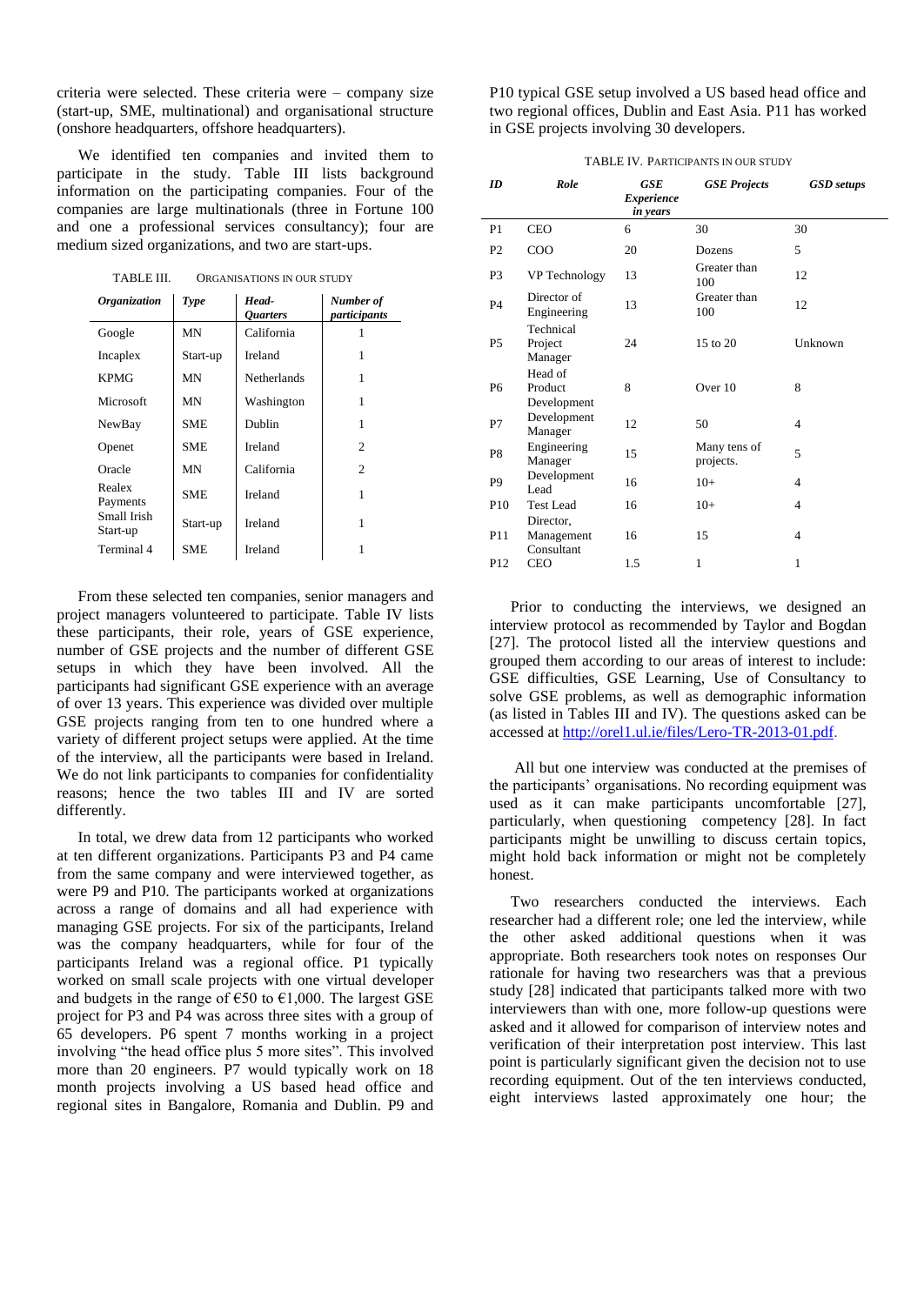interviews which had two participants lasted one hour and thirty minutes.

## *B. Data Analysis*

Due to the qualitative nature of the collected data, we chose to analyze the data using thematic analysis. Thematic analysis identifies concepts in narrative text, then synthesizes these concepts into major categories or "themes" that summarize the meaning of the text from a particular point of view [\[29\]](#page-9-9). In our case, the point of view is determined by our research questions. We took the following steps:

- *1. We identified which interview questions from our data collection addressed each of our research questions.*
- *2. We sorted interview notes into answers to each of the interview questions, and further subdivided these answers into groups according to participant's company.*
- *3. Two authors examined each response and assigned a short phrase or code to identify the concept or concepts conveyed. Concepts and codes were created "on the fly" in a manner similar to open coding [23]. Both researchers discussed and agreed on a code before assigning.*
- *4. When all answers for a given interview question were coded, we examined the entire set of codes for a given interview question, and coalesced codes identifying similar concepts into broader themes.*
- *5. In the case of identifying GSE problems, our previous research informed our codes, and validated our results [\[2\]](#page-8-8). For answers regarding the value of GSE research, since all were positive, we agreed on three levels of strength ('definitely', 'probably', and 'maybe'). For sources of information, we started with categories "academic publications" and "consultancy", and then added categories for the remaining concepts.*
- *6. Having thus identified major themes we mapped each fine grained code to the theme to which they belong.*
- *7. Finally, we counted the number of interviews where each theme was mentioned, and sorted the result in order of frequency. These frequencies are presented in Tables V-VII in the following section.*

We associated the themes with each interview, and counted the number of times a given theme was discussed across different interviews. We do not record how many times a theme is discussed within the same interview.

# IV. RESULTS

This section summarizes the answers given to six *interview question*s resulting from ten separate interviews of representatives of ten different companies. The results are

grouped broadly according to our three research questions, as follows:

A. *Problems participants perceive to be the result of engaging in GSE*. These answer RQ1 "What problems do practitioners perceive they have with their GSE projects?

B. *Opinions about the value of studying GSE*. These opinions answer RQ2: "How do practitioners perceive the usefulness of studying GSE research, if at all?"

C. *Where participants go for solutions to problems related to GSE (4 interview questions addressed this point).* This sub-section answers  $R\overline{Q}3$ : "Where do practitioners go to for help with their GSE-related issues?"

The following sub-sections examine each of these results categories in detail.

# *A. Problems related to GSE*

All participants reported encountering problems related to GSE. Table V lists the main categories of problems, in order of the number of interviews in which the problem was mentioned. Many of the barriers listed in Table V cause problems with communication. For example, geographic, cultural, and temporal distances make communication difficult. We have, where possible, shown the barrier rather than the effect. However, when the participant just said that communication is a problem we have listed this as "communication overhead".

In five interviews, "cultural distance" was raised as an issue; cultural distance was seen mainly as a communication barrier, with language acting as a major factor. Also, mismatch in expectations due to cultural differences was mentioned: one participant observed that different cultures have different views on quality; another described a situation where employees relocating temporarily from Asia to Ireland expected to be given a "warm coat allowance", and were annoyed when the allowance wasn't given.

Four interviews mentioned the lack of face-to-face communication that results from geographic distance: "The biggest issue is missing those hallway conversations; formal conversations are different in nature." "Distance causes difficulties." Temporal distance was mentioned in four interviews.

Increased overhead due to the need for more frequent communication with remote sites was cited as a communication issue in four interviews. One participant observed, "There are problems with any multi-site project with 'hand offs' and need for increased communication."

Curiously, trust was mentioned in only one interview, and then indirectly when the participant observed that client-vendor contracts were often too short to develop strong relationships with the vendor. As a whole, the problems raised by participants are well known to the GSE research community, e.g., [\[2,](#page-8-8) [30,](#page-9-10) [31\]](#page-9-11), and in many cases multiple solutions have been identified [\[1,](#page-8-0) [32,](#page-9-12) [33\]](#page-9-13).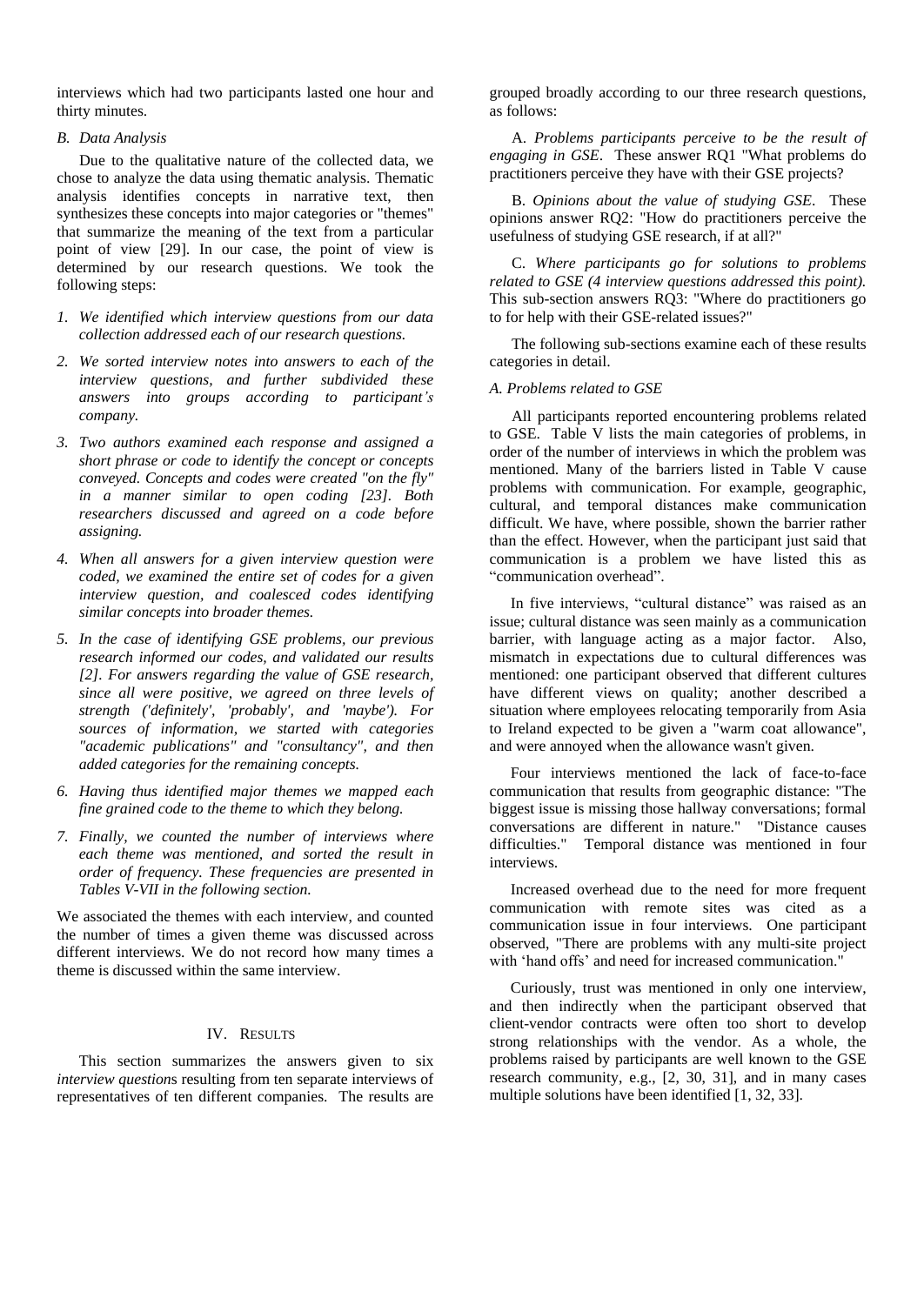| <b>Barrier to GSE</b>     | <b>Freq</b>    | Examples                                                           |
|---------------------------|----------------|--------------------------------------------------------------------|
| Cultural distance         | 5              | Work ethic; language;<br>religion.                                 |
| Communication<br>overhead | 4              | Increased need to<br>communicate (more often<br>with more people). |
| Temporal distance         | 4              | Lack of time zone overlap.                                         |
| Infrastructure            | $\overline{4}$ | Tool mismatch, logistics.                                          |
| Organization              | 4              | Vendor selection; sourcing<br>skills, task allocation.             |
| Geographic distance       | 4              | People get left out of<br>conversations                            |
| Lack of Process           | 3              | Testing and QA; rolling<br>out best practices.                     |
| Management                | $\overline{c}$ | Coordination.                                                      |
| Cost                      | 1              | Vendor retention cost; true<br>cost of outsourcing.                |
| Fear and trust            | 1              | Vendor relationship<br>building.                                   |

#### TABLE V. WHAT PROBLEMS DO PRACTITIONERS PERCEIVE THEY HAVE WITH GSE?

GSE was acknowledged as a problem even for experienced managers. Although the problems get easier to tackle with experience – especially when they are tackled early instead of being allowed to fester and increase ignoring the problems is not a solution since they do not disappear by any means. They are inherently difficult.

None of the companies measured the cost of GSE difficulties (albeit two of the interviewees had some limited experience with this). In the course of the interviews one practitioner clearly identified that he did not view GSE in isolation, observing, "You get problems ("us and them" type problems) even between two floors in the same building." This reflected a general sense that their task was engineering management and they needed to view GSE problems as part of this.

# *B. The Value of Studying GSE*

To assess practitioner views on GSE research, we asked each group of participants, "Do you think that studying the subject would improve GSE performance in real projects?"

TABLE VI. PERCEIVED VALUE OF GSE RESEARCH

| <i><b>Ouestion</b></i>                                                                            | <b>Definitely</b> | Probably | Maybe |
|---------------------------------------------------------------------------------------------------|-------------------|----------|-------|
| "Do you think that studying<br>the subject would improve<br>GSE performance in real<br>projects?" |                   |          |       |

As shown in Table VI, in eight of ten interviews, the response was positive, ranging from "absolutely" and "definitely yes" to "yes" to "probably." One additional participant responded "yes" but qualified his answer by stating he would be more likely to take advice from people with "skin in the game" (which we take to mean that he

would take advice from other software engineering managers, but not from those "just" studying the field). The final participant answered "perhaps" without elaborating.

Taken as a whole, these responses indicate practitioners have a positive view of the idea of GSE research. One participant noted that it is particularly important to be able to read into GSE when new to the area and its challenges.

#### *C. Sources for Solutions*

We asked four questions regarding where practitioners find information about GSE solutions. Participants were asked to elaborate on any positive answers.

- *1. Have you read academic articles on GSE?*
- *2. Have you read other useful articles on GSE?*
- *3. Have you searched for GSE-related advice on the web?*
- *4. Have you wished-for/ searched-for/ bought GSE consultancy?*

Table VII shows the main sources of information used by participants, along with the number of interviews in which the source was mentioned. Of particular interest is that only *one* participant acknowledged that he had recently read academic papers on GSE. Further, this participant qualified this with an opinion that the articles he read appeared to be promoting a book on the topic. One participant recalled reading an article in the past, and one other said he read one while at university. The remaining participants do not look to the research literature for advice.

TABLE VII. WHERE DO PRACTITIONERS GO TO FOR GSE HELP?

| <b>Source</b>                                         | Freq | Example                                                                  |
|-------------------------------------------------------|------|--------------------------------------------------------------------------|
| <b>Books</b>                                          | 7    | Agile, GSE, outsourcing,<br>project management,<br>technical             |
| <b>Other Practitioners</b><br>(inter-active networks) |      | LinkedIn; blogs;<br>communities of practice;<br>discussion forums; peers |
| Web (to access info)                                  | 4    | Agile community web;<br>general web                                      |
| Non-GSD articles                                      | 3    | project management                                                       |
| Vendor material                                       | 1    | white papers                                                             |
| Intranet                                              | 1    | internal knowledge base                                                  |
| Consultancy                                           | 1    | in agile or lean methods                                                 |
| Academic publications<br>on GSE                       | 1    | book promotion article; when<br>at university                            |

Books on GSE or GSE-related topics (Project Management, Agile Methods, Outsourcing) were the most common source of information. Using other practitioners as a source of information was equally popular. Practitioner advice was obtained directly through peer contact or communities of practice, or indirectly through online forums or blogs.

Web sites were next in popularity, including sites devoted to Agile Methods. These resources of choice were followed by articles on non-GSE areas such as general Project Management, or vendor white papers. Another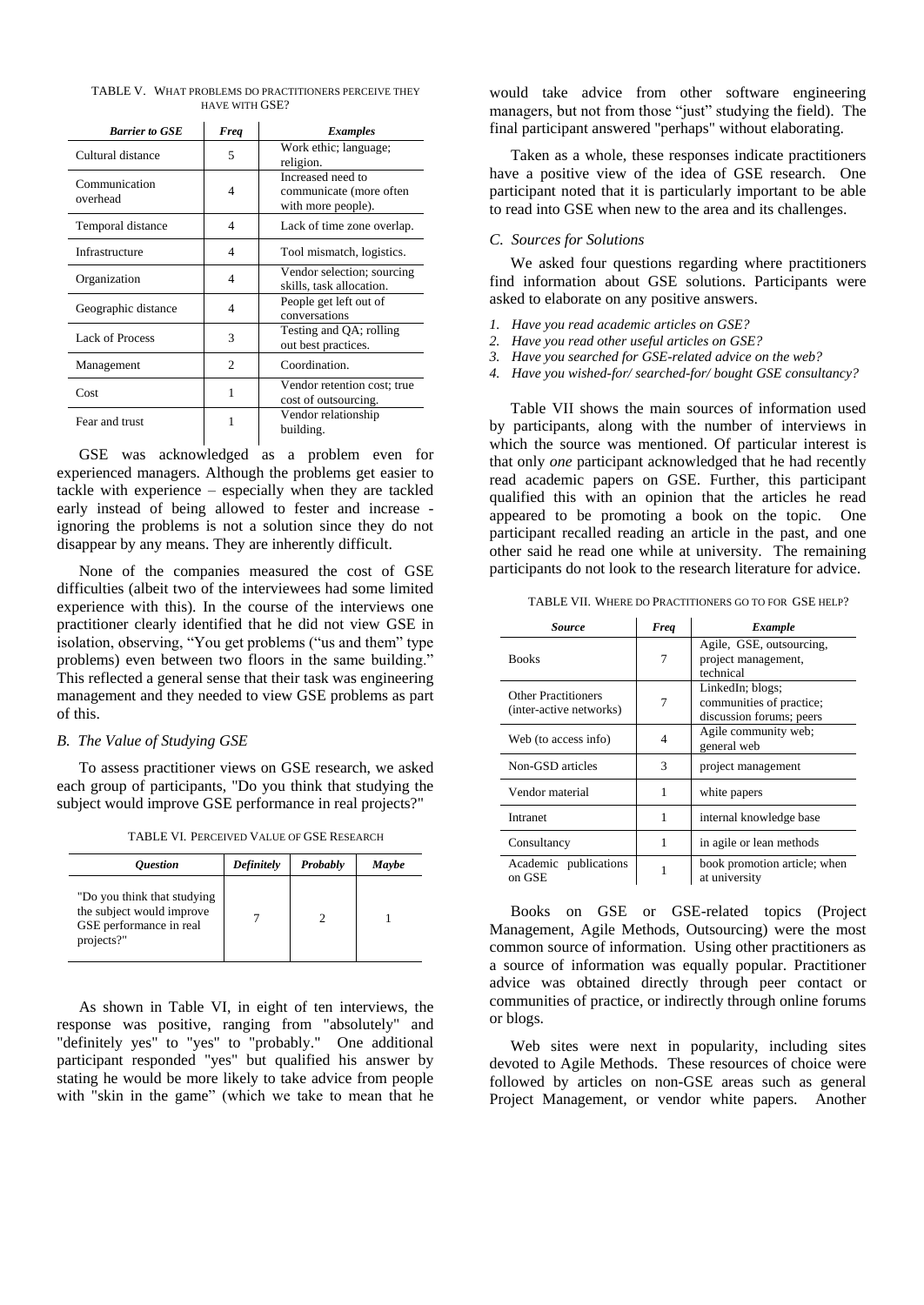participant described an internal resource on their corporate intranet as his main source of advice.

#### *D. Results summary*

The results of this study are analysed according to whether we as GSE researchers, are addressing the right problems with solutions that are reaching the right people. The participants acknowledged that they had problems with GSE related issues and there was a general consensus in thinking that studying GSE has some value. However, the consensus was heavily against reading academic, peerreviewed articles. Instead they preferred to use either text books or interactive social networks where they can discuss issues with other practitioners.

A side effect of asking GSE related questions was the finding that many managers did not view GSE as a distinct set of practices – they tended to view GSE as integral to their project management process. Within this larger process, they may look for advice on, for example, how to deal with different cultures. This search for advice tended to be *ex post facto* when a given situation revealed an obvious gap in knowledge.

# V. DISCUSSION

This study reveals three facts:

1. Problems mentioned by participants are well known and well-studied by the GSE research community. Themes such as global distance [\[34\]](#page-9-14), communication [\[35\]](#page-9-15), fear and trust [\[36\]](#page-9-16), cost [\[30,](#page-9-10) [37-39\]](#page-9-17), and process [\[1,](#page-8-0) [40\]](#page-9-18) were mentioned in our interviews and have come up time and again in the GSE context [\[3,](#page-8-14) [11\]](#page-8-9).

2. Many solutions have been identified to address each of these problems, solutions that are based on empirical evidence. Many of these are in the form of guidelines, process models and frameworks, e.g. [\[1,](#page-8-0) [37,](#page-9-17) [41-44\]](#page-9-19).

3. Practitioners perceive that GSE research is potentially valuable.

Despite these facts, *none* of the practitioners in our sample regularly looked to the GSE literature for solutions; most *never* consult the GSE literature. What are the reasons for this paradox?

First is **accessibility**. Practitioners do not have time to read and digest academic publications, in order to extract potentially relevant solutions to their specific problems. Also, practitioners must interpret these research results in the context of their own organization.

Second is **credibility**. Glass's [\[21\]](#page-9-1) assertion of the research-practice gap is nicely reflected in the preference for advice from people with "skin in the game". Experience is a key factor to where practitioners go to for help with their GSE issues, as noted by this participant: "we talk to other managers who run teams elsewhere in the world ... that is where we get our advice". When they can't speak to peers

directly, they use resources such as blogs, wikis and their corporate intranets, where information comes from other practitioners.

Last is **relevance**. Academic publications are written to satisfy academic standards of scientific rigor, and follow conventions appropriate for academic discourse. As such, much of the content of a typical academic publication is not relevant to a manager seeking an introduction to global GSE issues, or solutions to his or her specific problems. This finding is supported by Kocaguneli et al [\[22\]](#page-9-2), whose first rule for researchers to talk to practitioners is to report 'relevant' results. Practitioners are looking for syntheses of GSE knowledge. As one participant noted, "It [GSE] is mostly common sense, but initial reading can help new managers to learn some lessons from others. In general methodologies are less important than common sense."

It seems these are the reasons that *books* were mentioned as often as *other practitioners* as a source of information about GSE: books synthesize either research results, experience, or both; as such, they are a relatively concise source of "learning in an area" as the book's authors have already done the background research and interpretation.

Practitioners are also looking for patterns and antipatterns, as noted by this manager: "I did use a book and in that book there were process patterns that I could recognize". Further, solution-oriented papers that propose methods or process models are viewed as too general. As one GSE manager notes, "everything needs to be applied in a company specific way". This view was echoed by another manager who said, "I think it is useful to study the learning in an area as opposed to definitive advice or a fixed methodology which will go out of date very quickly."

Perhaps another reason that practitioners do not place a high value on GSE specific guidelines and methodologies is because they view GSE practices as integral to project management; as noted in the results, you can experience the same problems due to distance between floors as you can as a result of distance between countries.

On the subject of relevance, there was also the indication that practitioners do not view GSE in isolation; GSE would not be something practitioners would necessarily recognise as a discrete set of issues and solutions. Aspects such as coping with a 'them and us' culture, or process issues, were all viewed as general project management issues.

In summary, it is clear from our results that GSE research is addressing the right problems; but in order to have real impact, the solutions resulting from that research need to be communicated in a way that is **accessible**, **credible**, and **relevant** to practitioners.

## VI. LIMITATIONS

*Construct validity*. Construct validity in this study concerns whether the questions we ask actually capture the participants' feelings about GSE research. There is some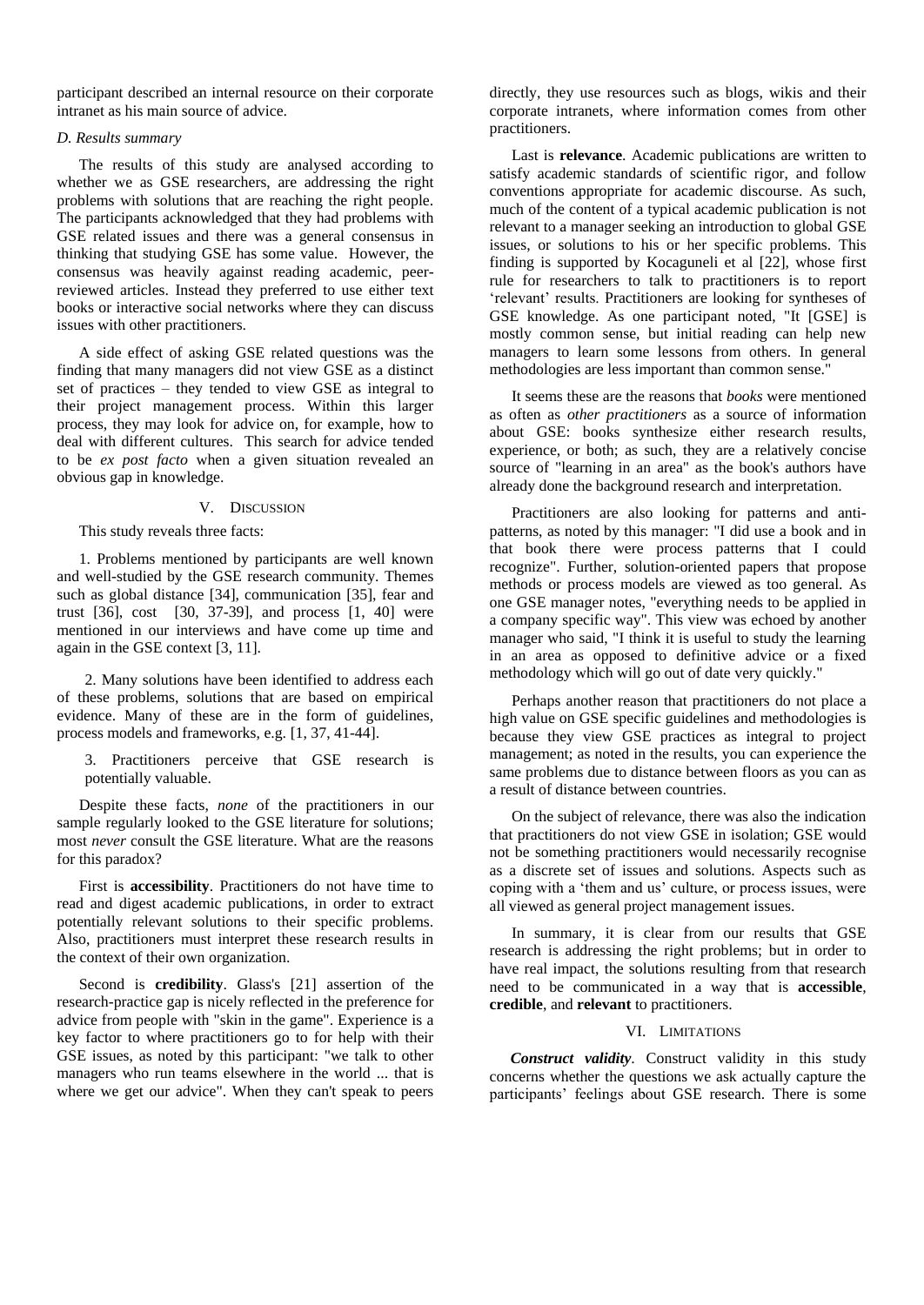threat to construct validity in that our interview questions were designed to investigate the commercial potential of a decision support system for GSE. For example there are several questions that were asked in the interview that we do not report here. However, all questions relating to 'How do practitioners perceive GSE research?' are included in this paper. If we were to conduct a study to answer the overriding question of "For whom are we doing GSE research?" we would use the exact subset of interview questions reported here.

*Internal validity*: Internal validity in this study is concerned with whether we accurately recorded the responses, - i.e. do the notes written up by the researchers truly reflect the responses, and then do we synthesise and interpret those notes correctly? As we relied on interviewers' notes, we may have missed some items. However as there were always two researchers conducting each interview, taking detailed notes, the likelihood is reduced. Also when we report our findings, we do not list how many times a given theme was reported in each interview, as these numbers may be unreliable. We do not consider this finer detail to be important to this study, since we want to know how many *different* participants mention a given theme. We are confident that we have captured this information.

*External validity*: The sample size is relatively small, when compared to the size of the population of all GSE organisations. Also, many of the GSE organisations have their central office in Ireland, which introduces some bias in the sample. For this reason we must be cautious about generalizing our results, as our sample may not be representative of the population of all practitioners involved in GSE. However, our sample was not opportunistic but purposive – we have a broad if small sample and therefore have a level of confidence that it is likely that other practitioners involved in GSE would exhibit similar behaviour.

## VII. CONCLUSION

In this paper we presented an empirical study of how a sample of high level managers in multinational organisations, SMEs and start-up companies view research into Global Software Engineering (GSE). Our original aim was to identify whether companies would make use of a Decision Support System for Global Teaming practices we were developing. To our surprise, many of these managers did not recognize GSE as something separate from their day-to-day project management activities. This led us to reflect that perhaps we were asking the wrong question. This paper takes a step back, and asks: for whom are we doing our research?

Clearly there are pockets of software industry supporters as ICGSE attracts both practitioners and researchers. However, it seems that there is a group of influential and successful organizations that GSE research is not reaching. Top level managers, working in globally distributed companies such as Google, KPMG, Microsoft and Oracle, are aware of GSE-related problems, perceive that research could help them become more productive, but do not read papers documenting the results of that research when looking for solutions.

By questioning these managers in ten organizations, we uncovered that practitioners tend to go to their peers or to project management text books for advice. They also find social networks useful. They do not want to read lengthy papers which have been written using academic vocabulary. They do not find that complete frameworks are of interest, tending to prefer clusters or *patterns* of information that are easier to contextualise and implement.

In our future work, therefore, we need to consider the dissemination of our results. Our study would indicate that researchers need to get out from their offices and meet practitioners half way; hoping and wishing that our work will reach its intended audience is insufficient. We need to be pragmatic and change the way we publish. We need to summarise our work on blogs, hold industry-focused forums, listen closely to what practitioners are discussing, and become part of a GSE community of *practice*.

Perhaps a more important point to address is that practitioners are unlikely to look at academic articles, regardless of *where* they are published, if they are written by non-practicing researchers. As researchers, we need to work a lot more closely with industry, and include practitioners as *authors* as well as subjects. This will ensure that results are relevant to *practice*.

In summary, we need to continue to do sound empirical research, and build evidence-based solutions. But in addition, we need to craft solutions that are relevant and accessible, and we need to disseminate those solutions in ways that are meaningful to *practitioners*, not just other researchers.

Findings from this study point to the following recommendations:

*The Why: Ensure research is relevant and reflects the needs of practice – and can confidently answer the question of why the research is being conducted.*

*The What: Write shorter papers that are evidencebased, using accessible non-academic language, where findings are validated to ensure they are credible. These studies need to include a detailed context (as companions to the theoretical, detailed and academic work).*

*The Who: Researchers and practitioners should work more closely together – collaborate in both conducting and reporting the research.* 

*The Where: Researchers need to disseminate their work more widely, venture into the 'grey; literature – also use social networks, blogs and wikis.*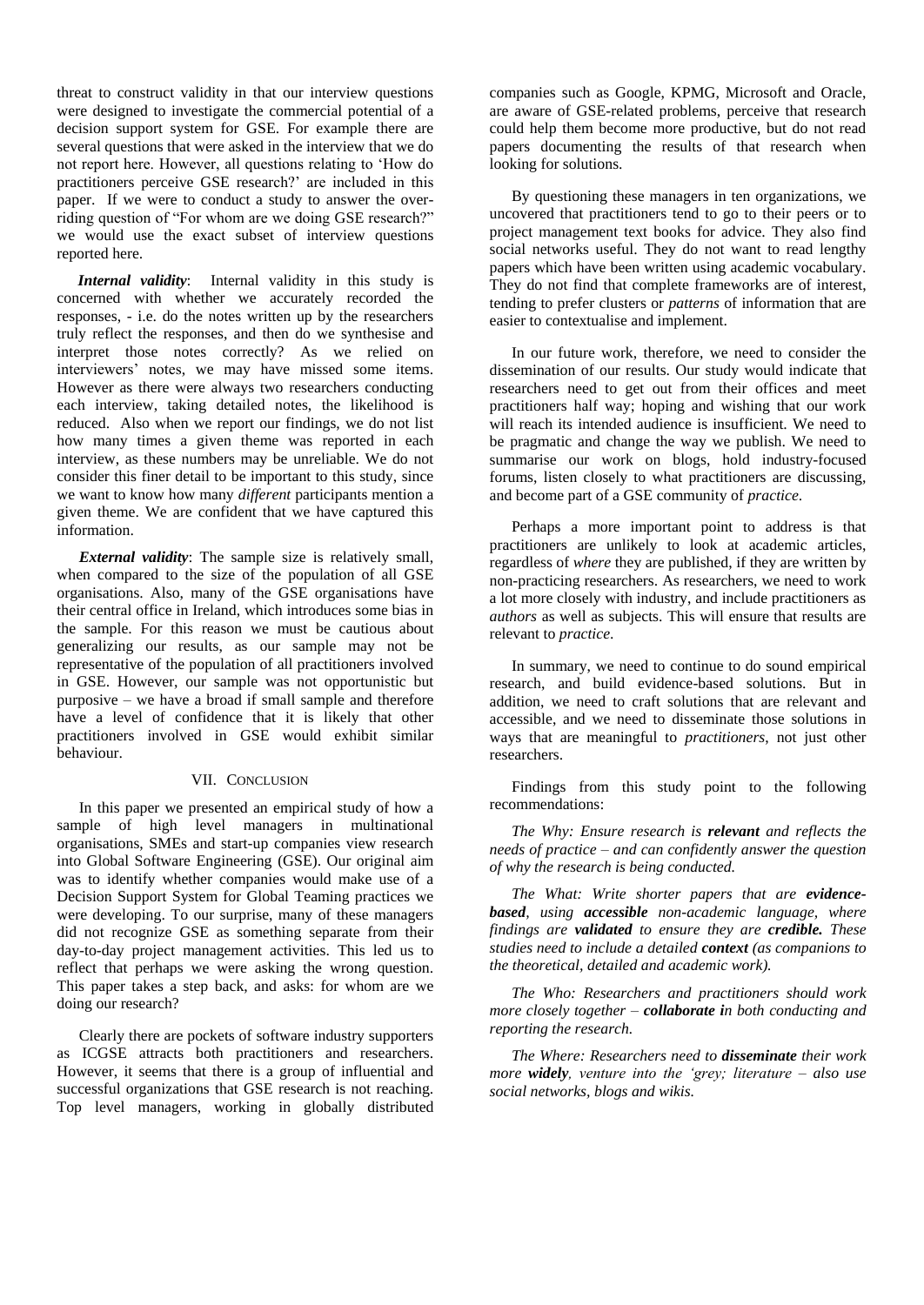Finally, to answer the question posed in the title of this paper "who are we doing GSE research for?" It appears that the research relating to globally distributed software engineering is being performed largely for us. And by 'us', we mean, those researchers who are working with practitioners to solve industry related GSE problems, or those practitioners who straddle the practice-research divide and participate in writing and presenting their work at our conferences. But researchers conducting research for 'us' isn't necessarily bad in the short term. Producing good research can identify gaps, as well as spur other researchers on to find new and better ways to build software in distributed settings. However, eventually, the research conducted in support of industry needs to reach its intended audience.

In the words of one of our practitioner participants, creating a community of practice for GSE might be the way to solve the problem of the practice- research divide.

#### ACKNOWLEDGMENTS

Our thanks go to all the practitioners who gave their time and agreed to be interviewed. This work was supported by Enterprise Ireland through its Commercialization Fund Programme under Commercial Case Feasibility Support contract number CF20122753Y. This study was also supported in part by Science Foundation Ireland grant 10/CE/I1855 to Lero - the Irish Software Engineering Research Centre (www.lero.ie).

#### **REFERENCES**

- <span id="page-8-0"></span>1. Richardson, I., V. Casey, F. McCaffery, J. Burton and S. Beecham, *A process framework for global software engineering teams.* Information and Software Technology, 2012. 54(11): p. 1175-1191.
- <span id="page-8-8"></span>2. Noll, J., S. Beecham and I. Richardson, *Global software development and collaboration: barriers and solutions.* ACM SIGCSE Bulletin - Special Section on Global Intercultural Collaboration, 2010(Sept.).
- <span id="page-8-14"></span>3. Šmite, D., C. Wohlin, T. Gorschek and R. Feldt, *Empirical evidence in global software engineering: a systematic review.* Empirical Software Engineering, 2010. 15(1): p. 91-118.
- <span id="page-8-1"></span>4. Beecham, S., N. Carroll and J. Noll. *A decision support system for global team management: expert evaluation* in *REMIDI - International Workshop on Tool Support Development and Management in Distributed Software Projects co-located with 7th IEEE International Conference on Global Software Engineering (ICGSE '12)* 2012. PUCRS, Porto Alegre, Brazil: IEEE Computer Society.
- <span id="page-8-2"></span>5. Beecham, S., J. Noll, I. Richardson and D. Dhungana. *A decision support system for global software development*. in *Methods and Tools for Project/Architecture/Risk Management in Globally Distributed Software Development Projects PARIS Workshop, co-located with IEEE International Conference on*

*Global Software Engineering (ICGSE '11)*. 2011. Helsinki, Finland.

- <span id="page-8-3"></span>6. IEEE Software, *Aims and Scope.* [http://ieeexplore.ieee.org,](http://ieeexplore.ieee.org/)  2013: p. IEEE Computer Society.
- <span id="page-8-4"></span>7. Verner, J.M., O.P. Brereton, B.A. Kitchenham, M. Turner and M. Niazi. *Systematic literature reviews in global software development: A tertiary study* in *16th International Conference on Evaluation & Assessment in Software Engineering (EASE)*. 2012.
- <span id="page-8-5"></span>8. *Proceedings of the 1999 International Conference on Software Engineering*. in *ICSE 99 Workshop on Software Engineering over the Internet*. 1999. Los Angeles, California, USA.
- <span id="page-8-6"></span>9. Damian, D., F. Lanubile and H.L. Oppenheimer. *Addressing the challenges of software industry globalization: the workshop on global software development*. in *Proceedings of the 25th International Conference on Software Engineering,* . 2003. Portland, Oregon, USA.
- <span id="page-8-7"></span>10. ICGSE. *IEEE International Conference on Global Software Engineering*. 2006. Florianopolis, Brazil: IEEE Computer Society.
- <span id="page-8-9"></span>11. da Silva, F.Q., C. Costa, A.C.C. França and R. Prikladinicki. *Challenges and solutions in distributed software development project management: a systematic literature review*. in *5th IEEE International Conference on Global Software Engineering (ICGSE)* 2010. Princeton, New Jersey, USA.
- <span id="page-8-10"></span>12. Krishnamurthy, T.V. and S. Subramani. *Ailments of distributed document reviews and remedies of DOCTOR (DOCument Tree ORganizer Tool) with distributed reviews support*. in *IEEE International Conference on Global Software Engineering (ICGSE '08)*. 2008. Bangalore, India.
- <span id="page-8-11"></span>13. Cataldo, M., C. Chelton, Y. Choi, Y.-Y. Huang, V. Ramesh, D. Saini, and L.-Y. Wang. *CAMEL: a tool for collaborative distributed software design*. in *4th IEEE International Conference on Global Software Engineering (ICGSE '09)*. 2009. Limerick, Ireland.
- <span id="page-8-12"></span>14. Sureshchandra, K. and J. Shrinivasavadhani. *Adopting agile in distributed development*. in *3rd International Conference on Software Engineering, ICGSE '08*. 2008. Bangalore, India.
- 15. Dullemond, K., B. van Gameren and R. van Solingen. *How technological support can enable advantages of agile software development in a GSE setting*. in *4th IEEE International Conference on Global Software Engineering, ICGSE '09*. 2009. Limerick, Ireland.
- 16. Cristal, M., D. Wildt and R. Prikladnicki. *Usage of Scrum practices within a global company*. in *3rd International Conference on Software Engineering, ICGSE '08*. 2008. Bangalore, India.
- 17. Hossain, E., M.A. Babar and P. Hye-young. *Using Scrum in global software development: a systematic literature review*. in *Fourth IEEE International Conference on Global Software Engineering (ICGSE '09)*. 2009. Limerick, Ireland.
- 18. Paasivaara, M., S. Durasiewicz and C. Lassenius. *Using Scrum in distributed agile development: A case study*. in *4th IEEE International Conference on Global Software Engineering, ICGSE '09*. 2009. Limerick, Ireland.
- <span id="page-8-13"></span>19. Persson, J.S., L. Mathiassen, J. Boeg, T.S. Madsen and F. Steinson, *Managing risks in distributed software projects: an*